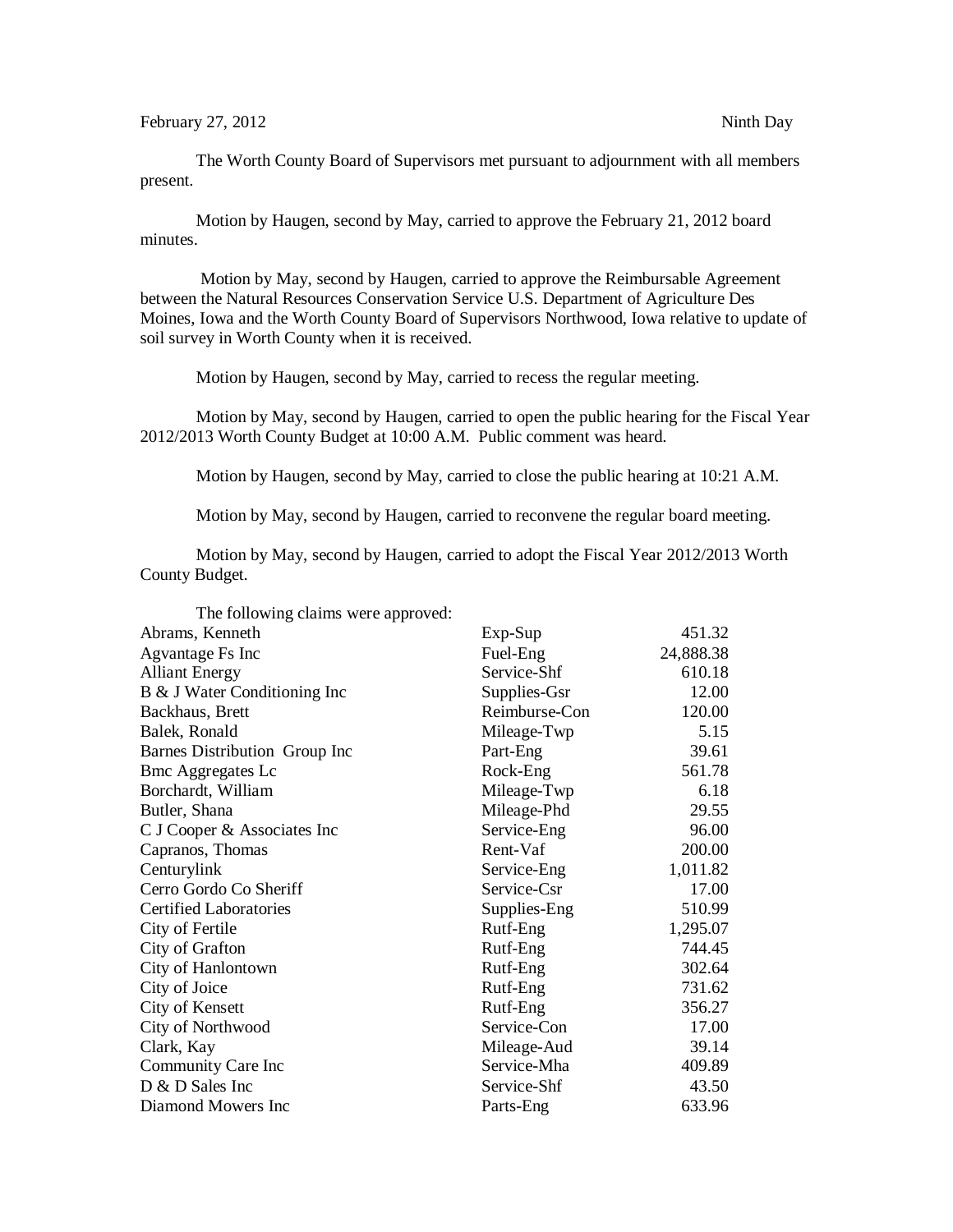| Drivers Licenses Guide Co               | Supplies-Shf               | 28.95      |
|-----------------------------------------|----------------------------|------------|
| Eilertson, Doyle                        | Service-Eng                | 33.00      |
| <b>Fallgatter's Market</b>              | Supplies-Phd               | 22.76      |
| <b>Fastenal Company</b>                 | Supplies-Eng               | 56.35      |
| <b>Fayette County</b>                   | Service-Att                | 21.50      |
| <b>Fillenwarth Beach</b>                | Edu-Att                    | 210.00     |
| Franklin County Sheriff                 | Service-Csr                | 94.30      |
| Galls An Aramark Co                     | Supplies-Shf               | 99.51      |
| Greve Law Office                        | Rent-Att                   | 300.00     |
| Grp & Associates                        | Service-Phd                | 45.00      |
| Hackbart, Philip E.                     | Mileage-Twp                | 16.48      |
| Haugen, David                           | $Exp-Sup$                  | 109.91     |
| <b>Heartland Power Coop</b>             | Service-Con                | 74.11      |
| Hogen Lawn Care                         | Service-Gsr                | 537.30     |
| Hoiseth, Tarah                          | Mileage-Phd                | 33.50      |
| Huber Supply Co                         | Supplies-Eng               | 268.44     |
| Iaccb                                   | Edu-Con                    | 30.00      |
| Iaccva                                  | Edu-Vaf                    | 30.00      |
| Iowa Dept of Public Health              | Fees-Phd                   | 120.00     |
| Iowa Dept of Transportation             | Supplies-Eng               | 101.66     |
|                                         | I-Jobs Grant               | 224,587.50 |
| Iowa Northern Railway Co<br><b>Isac</b> |                            | 650.00     |
|                                         | Edu-Sup<br>Health Ins Prem |            |
| Isac Group Health                       |                            | 47,063.00  |
| J & J Machining Welding & Fabr          | Service-Eng                | 2,400.00   |
| Jensen, Bobbie                          | Mileage-Mha                | 372.35     |
| Johnson, Hal                            | Rent-Phd                   | 940.00     |
| Johnson, Teresa                         | Mileage-Phd                | 118.00     |
| Kossuth County Sheriff                  | Service-Csr                | 27.21      |
| Lee, Michael                            | Safety-Eng                 | 150.00     |
| London Deer Creek Cemetery              | Exp-Vaf                    | 52.00      |
| Low's Amoco Bp                          | Fuel-Asr                   | 64.34      |
| Marshall & Swift Inc                    | Service-Gsr                | 15.86      |
| Martin Bros Dist Co. Inc.               | Supplies-Gsr               | 345.23     |
| <b>Mason City Business Systems</b>      | Service-Trs                | 97.02      |
| <b>Mason City Fire And Rescue</b>       | Service-Mex                | 300.00     |
| Mental Health Center                    | Service-Mha                | 6,425.58   |
| Merck & Co Inc                          | Supplies-Phd               | 540.73     |
| <b>Midwest Technology Services</b>      | Service-Dap                | 225.00     |
| Mireles, Sandra                         | Mileage-Mha                | 419.21     |
| Mueller, Dean A                         | Reimburse-Con              | 20.00      |
| Myli, Diane                             | Mileage-Phd                | 26.05      |
| Napa Auto Parts                         | Parts-Eng                  | 71.94      |
| National Sheriff's Assn                 | Dues-Shf                   | 50.00      |
| Niacog                                  | Service-Tra                | 1,598.80   |
| Nive Services Inc                       | Service-Mha                | 1,288.53   |
| Northern Iowa Therapy Pc                | Service-Phd                | 350.00     |
| Northwood Electric Inc                  | Service-Gsr                | 124.24     |
| Northwood True Value                    | Supplies-Phd               | 90.59      |
| Nuss Truck & Equipment                  | Service-Eng                | 11,809.01  |
| Olsen Implement Co                      | Parts-Eng                  | 754.30     |
| <b>Olsons Trading Post Inc</b>          | Parts-Eng                  | 151.92     |